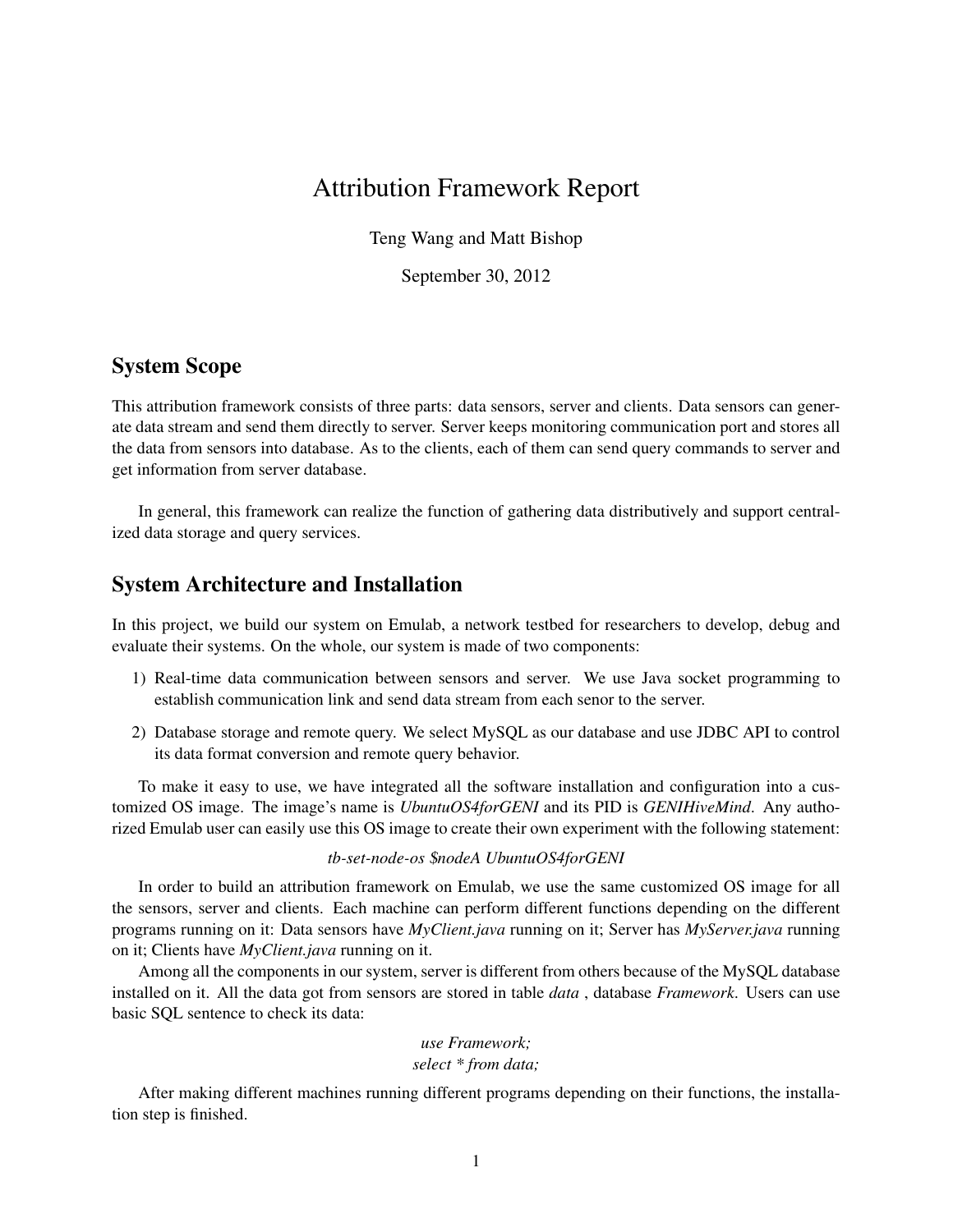# Human-Machine Interface

Now we use 4 machines (2 sensors, 1 server and 1 client) on Emulab to show a small demo of our attribute framework:

## SensorA

When file *MyClient.java* is running on SensorA, user can input data and sent it to server with the format:

*AttributeName;\*\*\*;AttributeValue;\*\*\*;Entity;\*\*\*;*

The example command is as follows(Figure 1).

root@nodeb:/users/Teng/www/javasocket/javafile# java MyClient AttributeName; sys; AttributeValue; ios6; Entity; IP = 5.5.5.5

Figure 1: SensorA

## SensorB

The data format on all the sensors are the same. User can input data from different sensors and save them on server(Figure 2).

#### root@nodec:/users/Teng/www/javasocket/javafile# java MyAnotherClient AttributeName; os; AttributeValue; win8; Entity; IP = 7.7.7.7

Figure 2: SensorB

## Server

When *MyServer.java* is running on server, it will keep monitoring the communication port. After server receives the data from clients, it will store it into MySQL database and show it on the screen at the same time. For example, after it gots two data packets from ClientA and ClientB, it will show its received data (Figure 3).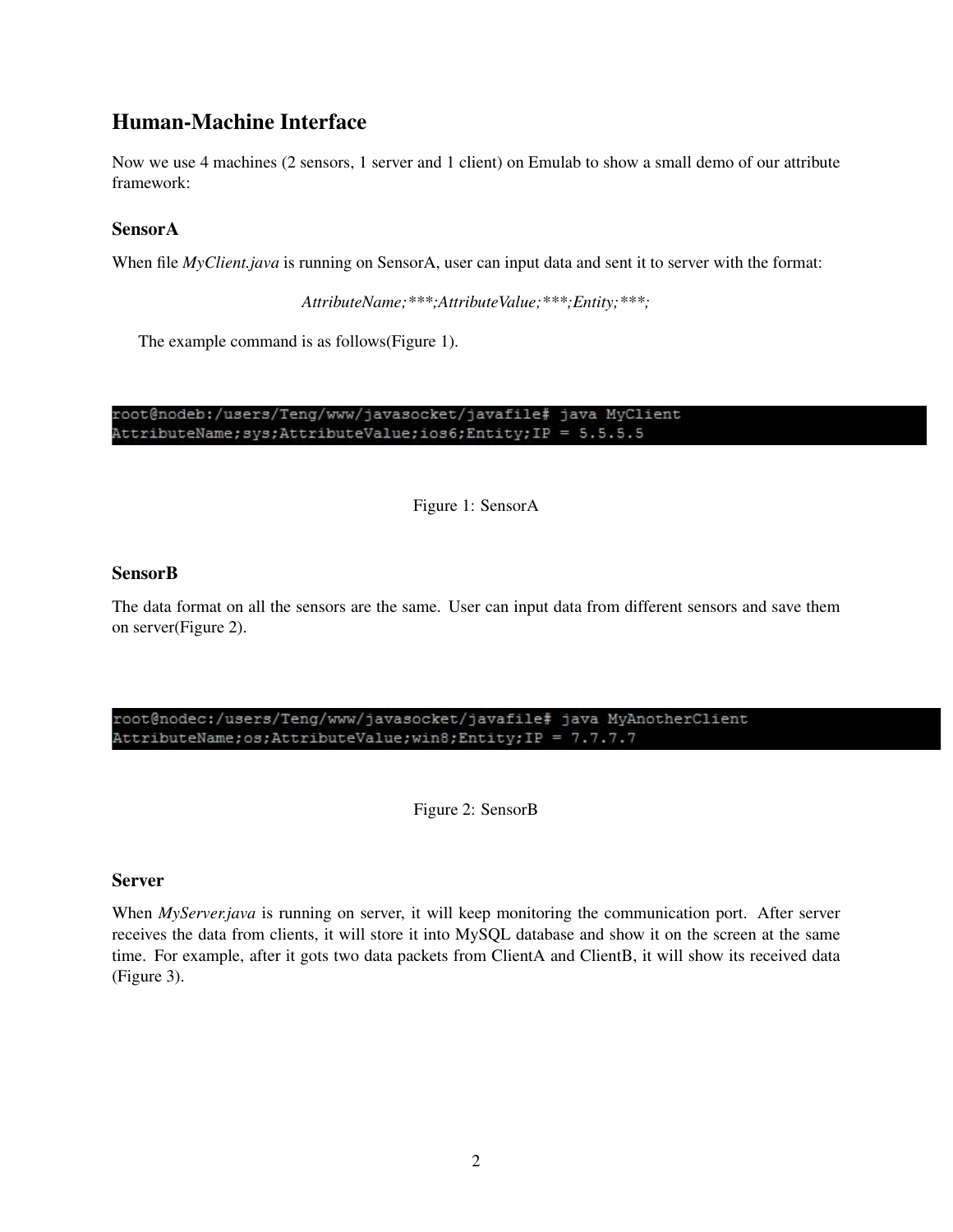root@nodea:/users/Teng/www/javasocket/javafile# java MyServer AttributeName; sys; AttributeValue; ios6; Entity; IP = 5.5.5.5 AttributeName; os; AttributeValue; win8; Entity; IP = 7.7.7.7

Figure 3: Server

## **Client**

User can send remote query to server and get data from server database at any time. Its data format is the same with basic SQL sentence.

When *QueryData.java* is running on Client, it will first print out a sentence(Figure 4): Please input your SQL Query(use "exit" to jump out).

root@noded:/users/Teng/www/javasocket/javafile# java QueryData Please input your SQL Query (use "exit" to jump out):

Figure 4: Client1

Then user can start to query data from remote client (Figure 5 and 6).

```
root@noded:/users/Teng/www/javasocket/javafile# java QueryData
Please input your SQL Query (use "exit" to jump out) :
select Entity from data where AttributeValue = 'ios6';
Your query sentence is: select Entity from data where AttributeValue = 'ios6';
Database Connected!
```
Result Row No.1 AttributeName: IP = 5.5.5.5

Figure 5: Client2